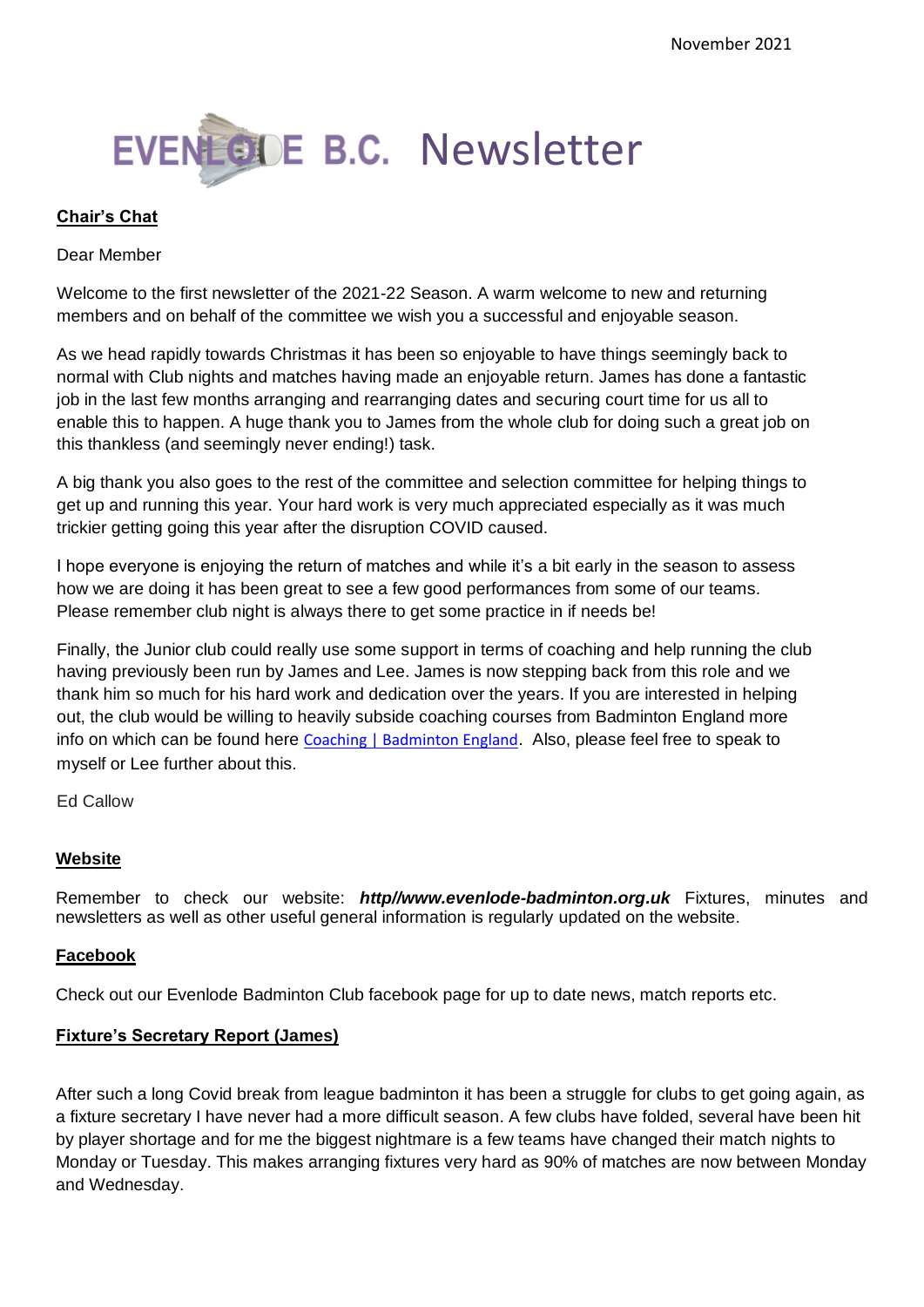At Evenlode we had to do drop three teams this year, Men's D, Ladies C and the 3D B team, but despite this we still have the most league teams playing. Evenlode like all the other clubs have lost players, especially ladies not joining us this season for various reasons. On the plus side we have seen new players join and a few juniors make the step up into adult club.

Match fixtures so far:

# Men's League

The Men's A have started the season with two losses but against Windrush A and Abingdon A who, it is fair to say, are probably the best two teams in the league. This season it seems to be even stronger in Men's div one so lots of hard matches ahead.

Men's B played one and lost 3-6, they also made a long trip to Windrush only to find the match had been rearranged, a long story but Windrush have a new fixture sec and I thought we were sorting out Windrush E V Men's C as this is what he told me, in fact he was rearranging D V B but had confused himself with E V C. I did realise a problem here and emailed their fixture sec whilst on holiday using phone and but sent the email to myself. I am so sorry for my part in this mess up, the main fault was theirs.

Men's C played three and won them all so far. Division Four is a strange league, so many good teams in it. So far, a 7-2 win against the young lads of Brookes and two 5-4 wins against Harwell A and Windrush E. Have to say the Windrush match score sheet is a great read, 6 games needing a 3rd end, and winning or losing was by 2 to 3 points in most games. In all of these matches we could easily have lost so to win them all is a bonus.

# Ladies

Both ladies' teams have seen team changes due to loss of players. Ladies A have played two and have lost 2-4 both times, a little bit more luck and they will start winning. Ladies B have played three matches and had to concede one, so far losing two matches but beating Oxford A away.

# Mixed

A good start for the Mixed A having won their first three games. The Mixed B have played five games winning two of them. With only two mixed divisions the div two league could almost be split into mini two leagues, Evenlode A, Leys A and Gosford Hill A in top half and Evenlode B, Gosford Hill B, Leys B and Brookes A bottom half. So I am hoping to see mixed A win top half and Mixed B win bottom half of league.

# $\underline{3D}$

The 3D A team has played one losing 249 to 279 to North Ab A, div 1 this year only has four teams in it. 3D B team pulled out of league. 3D C have had a 300-0 walk over win against the no show Pegasus team, then they beat and lost to Abingdon B. 3D D team played two, lost to Oxford B away and then beat Harwell B, 3D div 4 is also a league of four teams.

See the link below to the League tables in case you are interested.

[Oxfordshire Badminton League](http://www.oxfordshirebadmintonleague.co.uk/default.aspx)

# **Treasurer's Report**

If you haven't yet paid your subs please speak to Claire if you are unsure how much you owe.